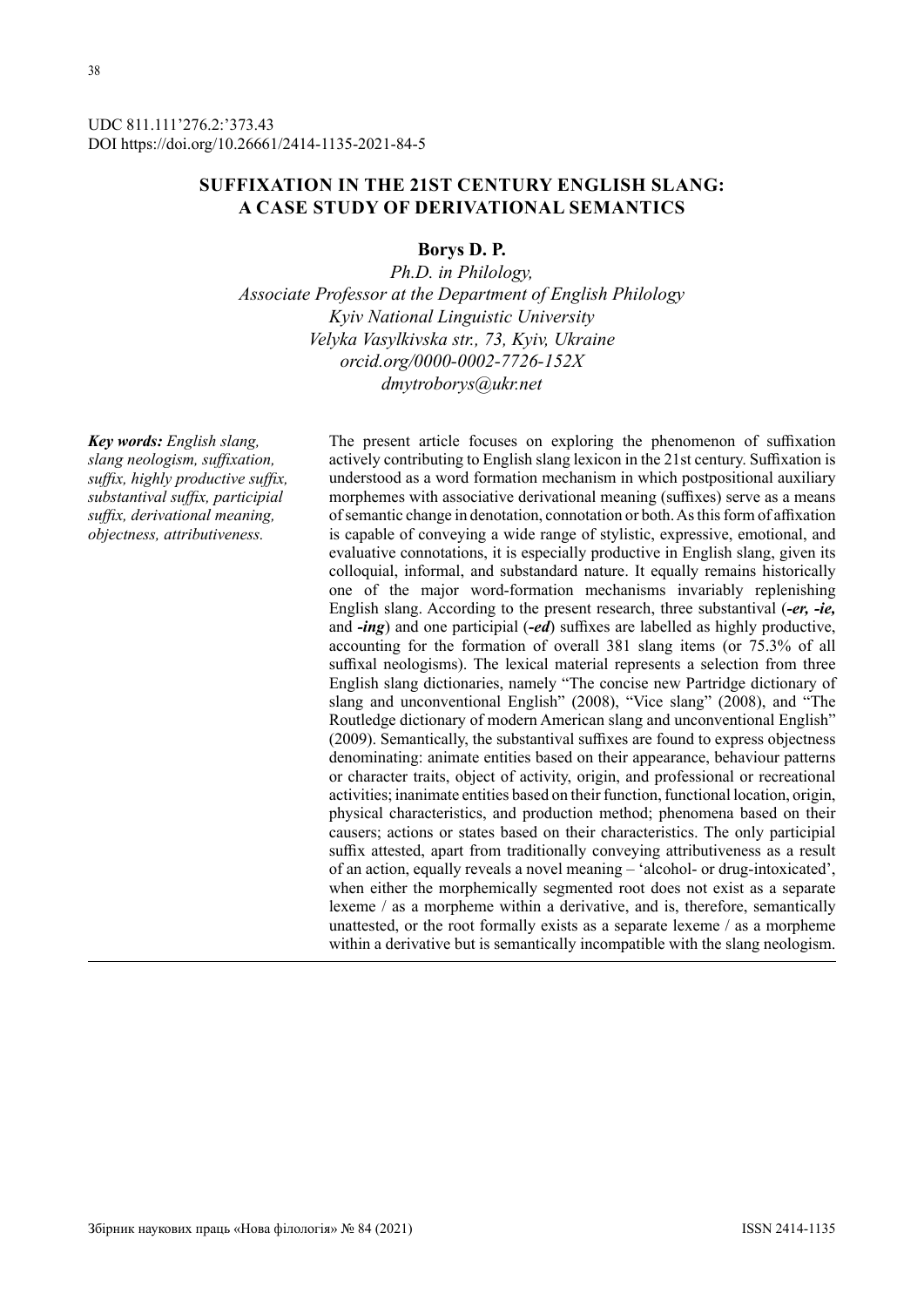# **СУФІКСАЦІЯ У СЛЕНГУ АНГЛІЙСЬКОЇ МОВИ ХХІ СТОЛІТТЯ З ПОГЛЯДУ ДЕРИВАЦІЙНОЇ СЕМАНТИКИ**

### **Борис Д. П.**

*кандидат філологічних наук, доцент кафедри англійської філології Київський національний лінгвістичний університет вул. Велика Васильківська, 73, Київ, Україна orcid.org/0000-0002-7726-152X dmytroborys@ukr.net*

*Ключові слова: сленг англійської мови, неосленгізм, суфіксація, суфікс, високопродуктивний суфікс, іменниковий суфікс, дієприкметниковий суфікс, словотвірне значення, предметність, ознаковість.*

Стаття присвячена проблемі дослідження явища суфіксації, яка активно поповнює лексикон англійського сленгу у ХХІ столітті. Суфіксація розуміється як спосіб словотвору, в якому постпозиційні допоміжні морфеми з асоціативним дериваційним значенням (суфікси) служать засобом семантичної зміни денотації, конотації або і денотації, і конотації. Оскільки досліджувана форма афіксації здатна передавати широкий спектр стилістичних, експресивних, емоційних та оцінних конотацій, вона характеризується особливою продуктивністю в англійському сленгу з огляду на його розмовну, неформальну та субстандартну природу. Водночас в історичному плані це один з основних механізмів словотвору, який незмінно поповнює англійський сленг. У нашому дослідженні три іменникові (*-er, -ie, -ing*) та один дієприкметниковий (*-ed*) суфікси визначаємо як високопродуктивні, оскільки за допомогою них утворився сумарно 381 сленгізм (що становить 75,3% від усіх суфіксатівновотворів). Аналізований лексичний матеріал отриманий методом суцільної вибірки з трьох тлумачних словників сленгу англійської мови, а саме "The concise new Partridge dictionary of slang and unconventional English" (2008), "Vice slang" (2008) та "The Routledge dictionary of modern American slang and unconventional English" (2009). Із погляду семантики, аналізовані іменникові форманти виражають предметність, що позначає: істот за зовнішніми ознаками, моделями поведінки чи рисами характеру, об'єктом діяльності, походженням та професійною чи рекреаційною діяльністю; неістот за походженням, способом виробництва, фізичними характеристиками, функціональним призначенням та функціональним розташуванням; явища за їхніми причинами; дії чи стани за їхніми характеристиками. Єдиний засвідчений дієприкметниковий суфікс, окрім своєї традиційної семантики ознаковості як результату дії, розвинув також нове значення – 'який перебуває в стані алкогольного або наркотичного сп'яніння'. Новизна семи в цьому разі визначається за допомогою морфемного аналізу, коли або вичленуваний корінь не існує як окрема лексема / як морфема у складі деривата, і є відтак семантично незасвідченим, або корінь формально існує як окрема лексема / як морфема у складі деривата, але семантично не співвідноситься з неосленгізмом.

**Introduction.** The contemporary anthropocentric paradigm revolves around placing the human being at the forefront of cognition. This trend is reflected in the global shift from the prototypical and collective to the atypical and individual, which equally influences and reshapes the very fabric of scientific focus. Several decades ago, linguistics used to prioritize the study of those phenomena which constituted the "nucleus" of language structure. In the  $21<sup>st</sup>$  century, however, this does not seem to be the case any longer: peripheral

facts are regarded as inalienable from scientific focus in that they are capable of showcasing the diversity of the world we live in, whether expressed in individual speech, collective code, language system or cognitive constructs yet to be verbalized. Therefore, extensive academic endeavour in the field of sociolects, including slang as a truly international and interlingual phenomenon of British English origin [1], best exemplifies this relentless and evergrowing anthropocentrization trend.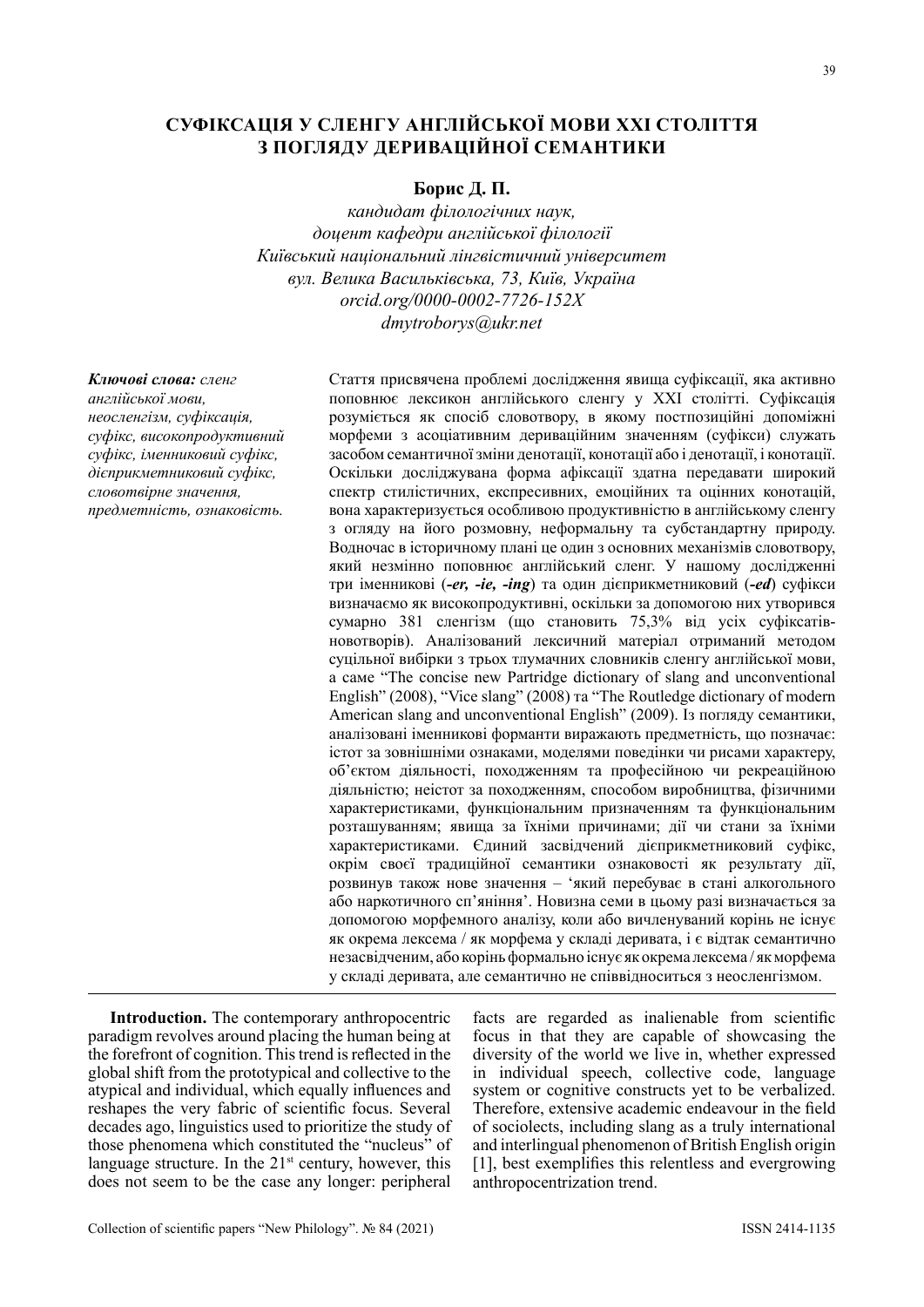Formation of English slang is an issue of utmost interest for not only slang researchers but equally experts in semantics, derivatology, neology, onomastics, borrowing theory, etymology etc. in that it identifies traditional and novel word formation mechanisms and tools; determines the most common patterns of metaphorization and metonymization in English vocabulary at a given stage of its evolution; outlines the essential sources of borrowings and calques as a marker of language contacts between diverse nations and communities alike. Various aspects of English slang have been closely investigated by numerous scholars, including its discreteness (M. Adams [2], J. Coleman [3]), social nature (C. Eble [4], A.-B. Stenstrøm [5]), and diversity (M. Widawski [6], A. Lillo and T. Victor [7]). Slang formation has been actively studied by O. Klymenko [8], E. Mattiello [9], A. Yelistratov [10], to name but a few. Furthermore, the 2020s saw the emergence of a novel area of research – slang neology – co-founded by O. Dziubina [11] and D. Borys [12]. Its focus bears primarily on the word-formation mechanisms and tools that have proved productive in the early  $21<sup>st</sup>$ century. It is within the framework of this very branch that the present article falls.

**The purpose of the article** is threefold. Firstly, my aim is to inventory the most productive suffixes involved in the formation of English slang vocabulary in the early  $21^{st}$  century. Secondly, the suffixes featured in the slang items under study are to be classified and described from a semantic perspective in order to identify which derivational meanings are most typical of present-day English slang neologisms. Thirdly, it is crucial to determine whether the identified derivational meanings are traditional or novel to English derivatology.

**The database of the research** is 506 suffixal slang neologisms. These represent a selection from three English slang dictionaries, namely "The concise new Partridge dictionary of slang and unconventional English" (2008), "Vice slang" (2008), and "The Routledge dictionary of modern American slang and unconventional English" (2009). However, as the present article is only a fragment of a more extensive research, my attention will be focused on a selection of only as many as 381 (or 75.3%) recently coined slang items formed with the help of the four most productive suffixes: *-ed*, *-er*, *-ie*, and *-ing*. What attests to the highest productivity of these morphemes is not only that they have contributed to the emergence of an enormous number of words throughout English history but also that each one accounts for the formation of more than 10% of the suffixal items under study.

**Presentation of the main material.** Suffixation is a mechanism of word formation in which postpositional auxiliary morphemes with associative derivational meaning (suffixes) serve as a means of semantic change in denotation, connotation or both. As suffixation is capable of conveying a wide range of stylistic, expressive, emotional, and evaluative connotations, it is especially productive in English slang, given its colloquial, informal, and substandard nature.

In the  $21^{st}$  century English slang, as few as four suffixes account for the formation of 75.3% of suffixal neologisms. These include three substantival suffixes (*-er*, *-ie* and *-ing*) and one participial suffix (*-ed*).

The substantival suffixes under study express objectness by which is meant the grammatical meaning of substance traditionally attributable to nouns and underlying the lexico-grammatical categories of animacy / inanimacy, commonness / properness, singularity / plurality, collectivity, etc. An important feature of this group of affixes is morphemic polysemy, which allows for one and the same suffix to convey distinct derivational meanings in different words.

#### **Suffix** *-er*

The morpheme *-er* is the most productive substantival suffix in the  $21<sup>st</sup>$  century English slang, accounting for the formation of 141 neologisms. This affix conveys overall eight aspects of **objectness**, denoting **animate entities**, **inanimate entities**, and **actions/states**.

The suffix expresses three aspects of **objectness**, denominating **animate entities based on their**:

1) **appearance**, e.g. *bling-blinger* 'a successful or established member of the hip-hop community' [13, p. 65] (derivational base *bling-bling* '*(sl.)* wealth, especially as manifested in expensive but tasteless jewellery'); *six-packer* 'a man with well-defined abdominal muscles' [13, p. 585] (derivational base *six-pack* '*(sl.)* well-defined abdominal muscles');

2) **behaviour patterns or character traits**, e.g. *bottler* 'a coward, someone who loses nerve' [13, p. 84] (derivational base *bottle* '*(sl.)* to lose one's nerve'); *fudger* 'a planespotter who claims greater success than is true'[13, p. 275] (derivational base *fudge* '*(sl.)* to cheat');

3) **professional or recreational activities**, e.g. *clubber* 'a patron of nightclubs' [13, p. 149] (derivational base *club*); *shusher* 'bouncer' [13, p. 581] (derivational base *shush*).

The suffix equally conveys three aspects of **objectness**, designating **inanimate entities based on their**:

1) **function**, e.g. *hitter* 'a crack cocaine pipe designed for a single inhalation' [13, p. 335] (derivational base *hit* '*(sl.)* a single inhalation of crack cocaine'); *traveler* 'alcohol taken in a car on the way to a party or concert' [14, p. 1006] (derivational base *travel*);

*2)* **origin**, e.g. *backyarder* 'a surfboard built by or modified by an amateur' [13, p. 25] (derivational base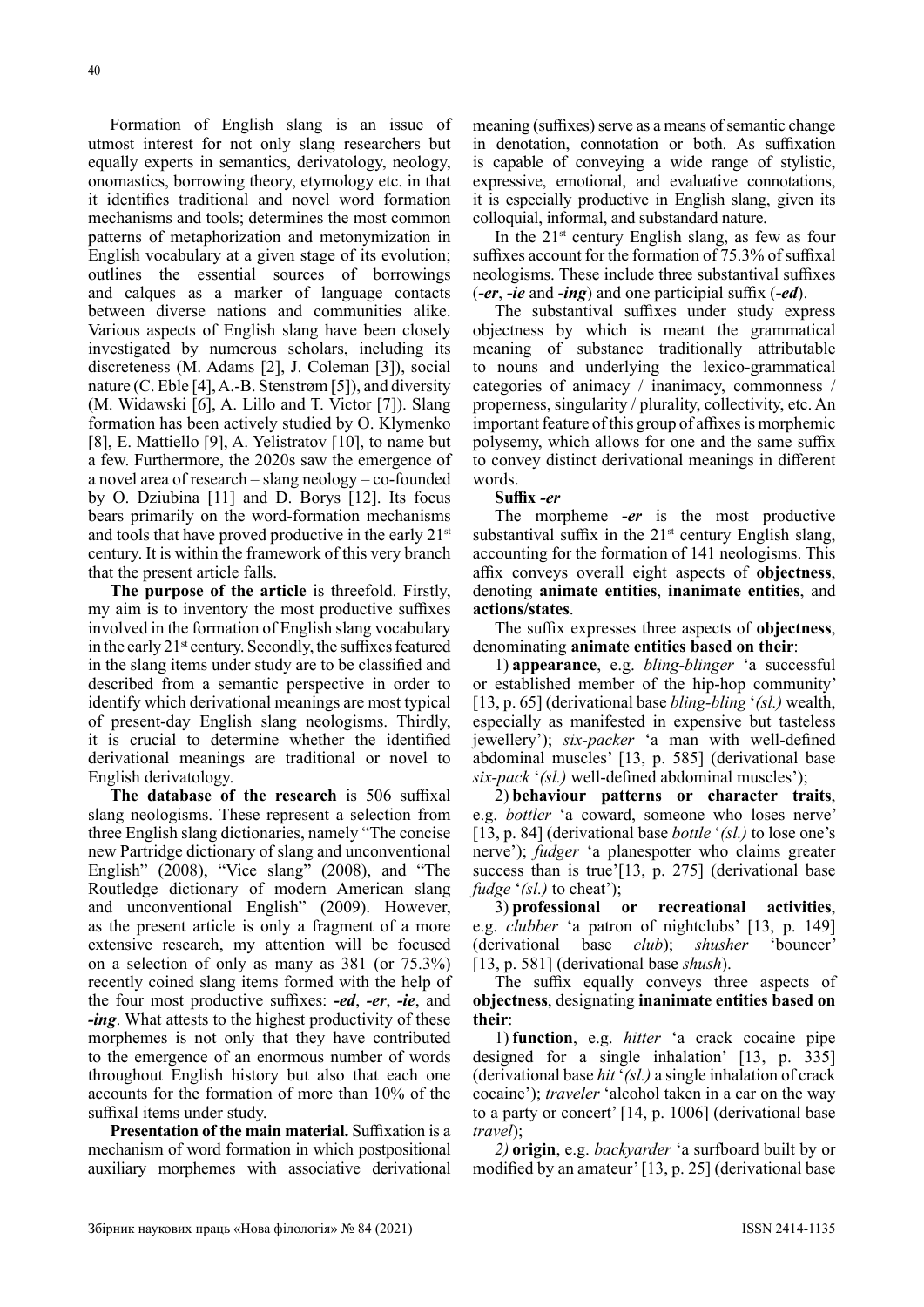*backyard [butchery]* '*(sl.)* an amateur's modification of a surfboard'); *clinker* 'a piece of broken-up ice on the water' [13, p. 147] (derivational base *clink*);

3) **physical characteristics**, e.g. *bloater* 'a fat person' [13, p. 66] (derivational base *bloat*); *zipper* 'an electronic display of news or publicity which is scrolled across a screen fixed to a building' [13, p. 718] (derivational base *zip*).

Furthermore, the suffix serves to denote **phenomena based on their causers**, as in *mortaller* 'a terrible thing' [13, p. 440] (derivational base *mortal [sin]*).

The derivational meaning of **objectness of actions or states based on their characteristics** expressed by the morpheme *-er* can be found in the slang neologisms *crisper* 'a commissioned act of arson' [13, p. 173] (derivational base *crisp[y]* '*(sl.)* a badly burnt person or corpse') or *deadner* 'a blow, a thump' [13, p. 190] (derivational base *deaden*). In both examples the suffix associates an action with its result.

#### **Suffix** *-ie*

The morpheme *-ie* alongside its allomorphs *-ey* and *-y* is the second most productive noun suffix, which is attested in 68 slang neologisms and covers as many as eight aspects of **objectness** designating **animate entities**, **inanimate entities**, **phenomena**, **actions**, and **states**.

The suffix conveys four aspects of **objectness**, denominating **animate entities based on their**:

1) **appearance**, e.g. *brownie* 'a black person' [13, p. 94] (derivational base *brown*); *grungie* 'a filthy person' [13, p. 14] (derivational base *grunge*);

2) **behaviour patterns or character traits**, e.g. *flightie* 'a person who has downshifted to the Highlands of Scotland from urban England' [13, p. 258] (derivational base *[take] flight*);

3) **object of activity**, e.g. *leaguey* 'a Rugby League player or follower' [13, p. 395] (derivational base *[Rugby] League*); *shoppy* 'a shop-keeper' [13, p. 577] (derivational base *shop*);

4) **origin**, e.g. *Honky* 'a person from Hong Kong' [13, p. 340] (derivational base *Honk[ers]* '*(sl.)* Hong Kong'); *townie* 'any member of a subcultural urban adolescent grouping that seems to be defined by a hip-hop dress and jewellery sense' [13, p. 662] (derivational base *town*).

Furthermore, the suffix expresses three aspects of **objectness**, designating **inanimate entities based on their**:

1) **function**, e.g. *lunchie* 'a lunchtime drink consumed instead of a meal' [13, p. 412] (derivational base *lunch*); *windy* 'a windproof jacket and overtrousers' [13, p. 702] (derivational base *wind[proof]*);

2) **physical characteristics**, e.g. *brownie* 'amphetamine; MDMA' [13, p. 94] (derivational base *brown* '*(sl.)* an amphetamine tablet'); *tally* '*(chiefly in* 

*Queensland)* a tall, 750 ml bottle of beer' [13, p. 639] (derivational base *tall[boy]* '*(sl.)* a 16-ounce can of beer');

3) **production method**, e.g. *roastie* 'roast potatoes' [13, p. 543] (derivational base *roast*).

The derivational meaning of **objectness of actions or states based on their characteristics** expressed by the morpheme *-ie* is well exemplified by the slang neologism *lowey* 'a period of clinical depression' [13, p. 411] (derivational base *low*). Another instance of objectness of an action  $-$  by the location of its performance – is *lappy* 'in Queensland, a circuit of a street block in a vehicle done, especially repeatedly, for entertainment' [13, p. 392] (derivational base *lap*).

**Suffix** *-ing*

The morpheme *-ing* alongside its colloquial allomorph *-in'* is the third most productive noun suffix, which accounts for the formation of 56 slang neologisms. However, in comparison to the suffixes *-er* and *-ie* described above, the range of derivational meanings expressed by *-ing* is much more limited, being confined to two aspects of **objectness** designating:

1) **inanimate entities based on their functional location**, e.g. *hipping* 'a diaper; a sanitary towel' [13, p. 334] (derivational base *hip*);

2) **actions based on their characteristics**, e.g. *bro-ing* 'in market research, the testing of fashion prototypes in inner-city, predominantly black neighbourhoods' [13, p. 93] (derivational base *bro* '*(sl.)* a fellow black'); *jugging* 'in prison, an attack with a jug of boiling sugared water' [13, p. 374] (derivational base *jug* '*(sl.)* to attack someone with a jug of boiling water, especially sugared water').

#### **Suffix** *-ed*

The only highly productive participial suffix identified in this research is *-ed*, which is attested in 116 slang neologisms. The morpheme predominantly retains its original past participial meaning of **attributiveness as a result of an action**, as in *castled* 'in cricket, bowled out' [13, p. 122] (derivational base *castle* 'the wicket that a batsman is defending'); *fitted* 'well-dressed' [14, p. 369] (derivational base *fit* '*(sl.)* an outfit'); *munted* 'having become sexually intimate with an unattractive, promiscuous drunk' [13, p. 447] (derivational base *munt(er)* 'an unattractive young woman who is drunk and/or promiscuous'); *shredded* 'muscular and extremely lean' [14, p. 879] (derivational base *shred* 'to cut off' as an allusion to removal of anything extraneous to muscle, i.e. retained body water, excess fat, etc.).

It is noteworthy, however, that the  $21<sup>st</sup>$  century English slang has seen the emergence of a novel, previously unattested, derivational meaning of the suffix *-ed* – **'alcohol- or drug-intoxicated'**. In general, participial neologisms designating drunkenness or drug intoxication are legion in the material under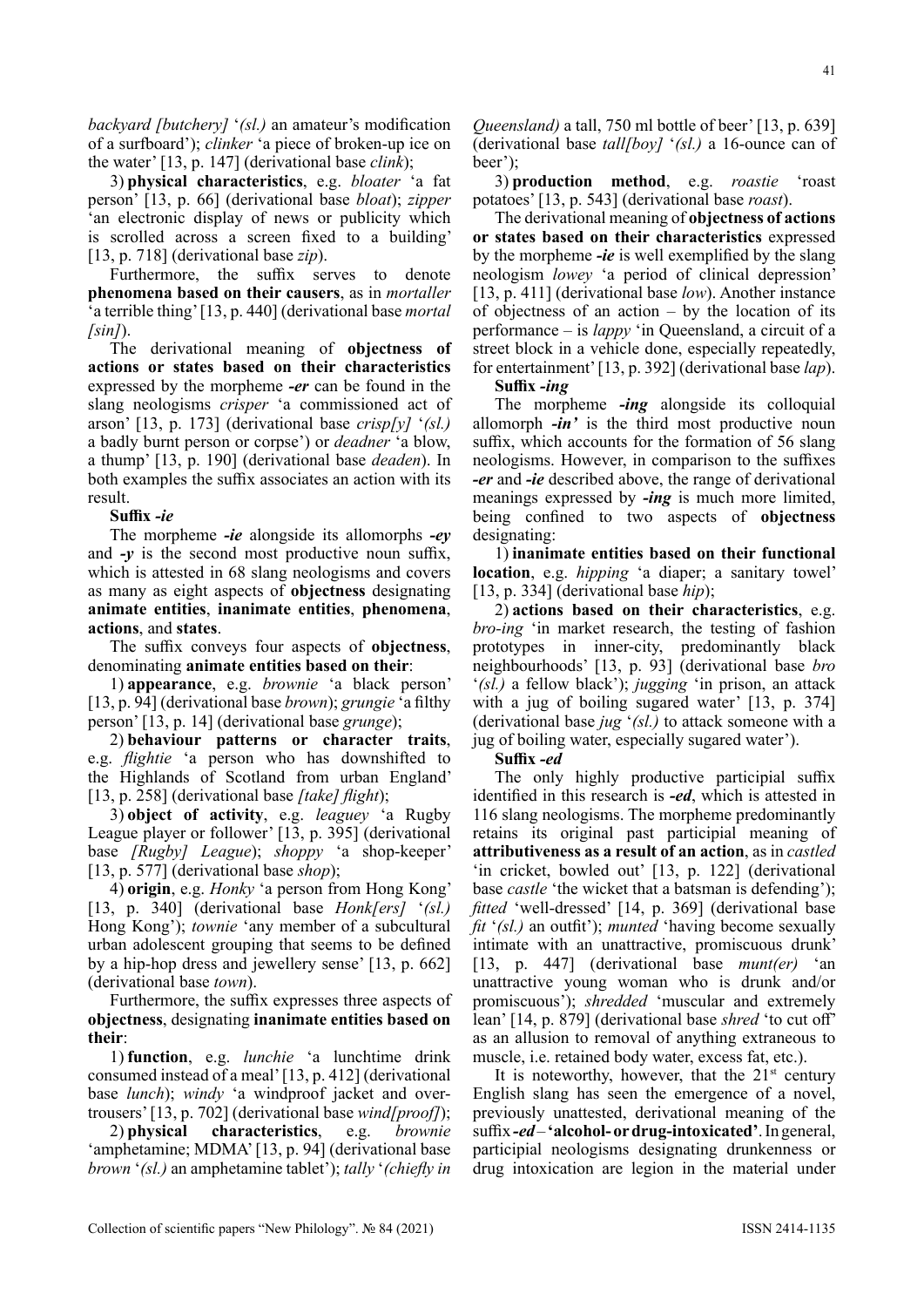study. Nonetheless, in the majority of examples it is either the root (e.g. *bongo-ed* 'drug-intoxicated, especially as a result of marijuana' [15, p. 23] from *bongo* 'a marijuana cigarette' or *gacked* 'cocaineintoxicated' [13, p. 278] from *gack* 'cocaine') or the analogous word-formation (e.g. *banjaxed* 'drunk' [13, p. 32] from *banjax* 'to batter' or *paggered* 'drunk' [13, p. 480] from *pagger* 'to break' by analogy with *smashed* 'drunk') that account for the emergence of each specific lexical item. Yet, in a number of cases, the derivational base supplying the lexical (denotative) meaning of alcohol- or drug-intoxication is unidentifiable. The morphemic analysis of such items allows for delimiting two groups of words:

1) the neologisms whose root does not exist as a separate lexeme or as a morpheme within a derivative, and is, therefore, semantically unattested (\*), e.g. *boohonged* 'drunk' [13, p. 80] (potential derivational base \**boohong*); *mandoo-ed* 'drunk' [13, p. 419] (potential derivational base \**mandoo*); *schwallied*  'drunk' [13, p. 560] (potential derivational base \**schwally*); *tashered* 'drunk' [13, p. 641] (potential derivational base \**tasher*);

2) the neologisms whose root formally exists as a separate lexeme or as a morpheme within a derivative but is semantically incompatible with the slang neologism under analysis, e.g. *ankled* 'drunk' [13, p. 13] (the potential derivational base \**ankle* designates a joint); *giffed* 'п'яний' [13, p. 288] (the potential derivational base \**giff* is only found in *giffer* 'a pickpocket'); *scammered* 'drunk' [13, p. 559] (the potential derivational base \**scammer* denotes a fraudster).

**Conclusions.** Suffixation in the  $21<sup>st</sup>$  century retains its position as one of the major word-formation mechanisms invariably replenishing English slang. According to the present research, three substantival (*-er*, *-ie*, and *-ing*) and one participial (*-ed*) suffixes were labelled as highly productive, accounting for the formation of overall 381 slang items (or 75.3% of all suffixal neologisms). Semantically, the substantival auxiliary morphemes under study have been found to express objectness denominating: animate entities based on their appearance, behaviour patterns or character traits, object of activity, origin, and professional or recreational activities; inanimate entities based on their function, functional location, origin, physical characteristics, and production method; phenomena based on their causers; actions or states based on their characteristics. The only participial suffix attested has, apart from traditionally conveying attributiveness as a result of an action, equally developed a novel meaning – 'alcohol- or drug-intoxicated'. Further studies focusing on less productive suffixes as well as prefixes will need to be undertaken to enhance our understanding of how English slang is formed in the  $21<sup>st</sup>$  century.

#### **BIBLIOGRAPHY**

- 1. Борис Д.П. Сленг як метамовна варіанта в історичному та зіставному аспектах. *Мовні і концептуальні картини світу.* Київ : ВПЦ «Київський університет», 2019. Вип. 65 (1). C. 35–45.
- 2. Adams M. Slang : The People's Poetry. New York : Oxford University Press, 2009. 256 p.
- 3. Coleman J. The Life of Slang. Oxford-New York : Oxford University Press, 2012. 354 p.
- 4. Eble C.C. Slang and Sociability : In-Group Language among College Students. Chapel Hill– London : The University of North Carolina Press, 1996. 240 p.
- 5. Stenstrøm A.-B. From Slang to Slanguage : A Description Based on Teenage Talk. *Mi a szleng?* / ed. by T. Kis. Debrecen : Kossuth Lajos University Press, 2000. Pp. 89–108.
- 6. Widawski M. African American Slang : A Linguistic Description. Cambridge : Cambridge University Press, 2015. 296 p.
- 7. Lillo A., Victor T. A Dictionary of English Rhyming Slangs. Berlin–Boston : De Gruyter Mouton, 2017. 1358 p.
- 8. Клименко О.Л. Поповнення словникового складу сучасної англійської мови з нелітературних підсистем : автореф. дис. … канд. філол. наук : 10.02.04. Харків, 2000. 19 с.
- 9. Mattiello E. An Introduction to English Slang : A Description of Its Morphology, Semantics and Sociology. Milano : Polimetrica, 2008. 320 p.
- 10. Елистратов А.А. Ремотивантные декомпозиты в английском молодежном сленге. *Вестник Челябинского государственного университета.* 2014. № 7 (336). С. 27–30.
- 11. Дзюбіна О.І. Структура, семантика та прагматика сленгових неологізмів соціальних мереж Twitter та Facebook (на матеріалі англійської мови) : дис. … канд. філол. наук : 10.02.04. Львів, 2016. 206 с.
- 12. Борис Д.П. Неосленгізми в англійській мові початку ХХІ століття : структура і семантика : дис. … канд. філол. наук : 10.02.04. Київ, 2017. 212 с.
- 13. Dalzell T., Victor. T. The Concise New Partridge Dictionary of Slang and Unconventional English. London–New York : Routledge, 2008. 721 p.
- 14. Dalzell T. The Routledge Dictionary of Modern American Slang and Unconventional English. New York–London : Routledge, 2009. 1104 p.
- 15. Dalzell T., Victor. T. Vice Slang. London–New York : Routledge, 2008. 206 p.

#### **REFERENCES**

1. Borys, D.P. (2019). Slenh yak metamovna varianta v istorychnomu ta zistavnomu aspectakh. [Slang as a metalanguage variable in the historical and